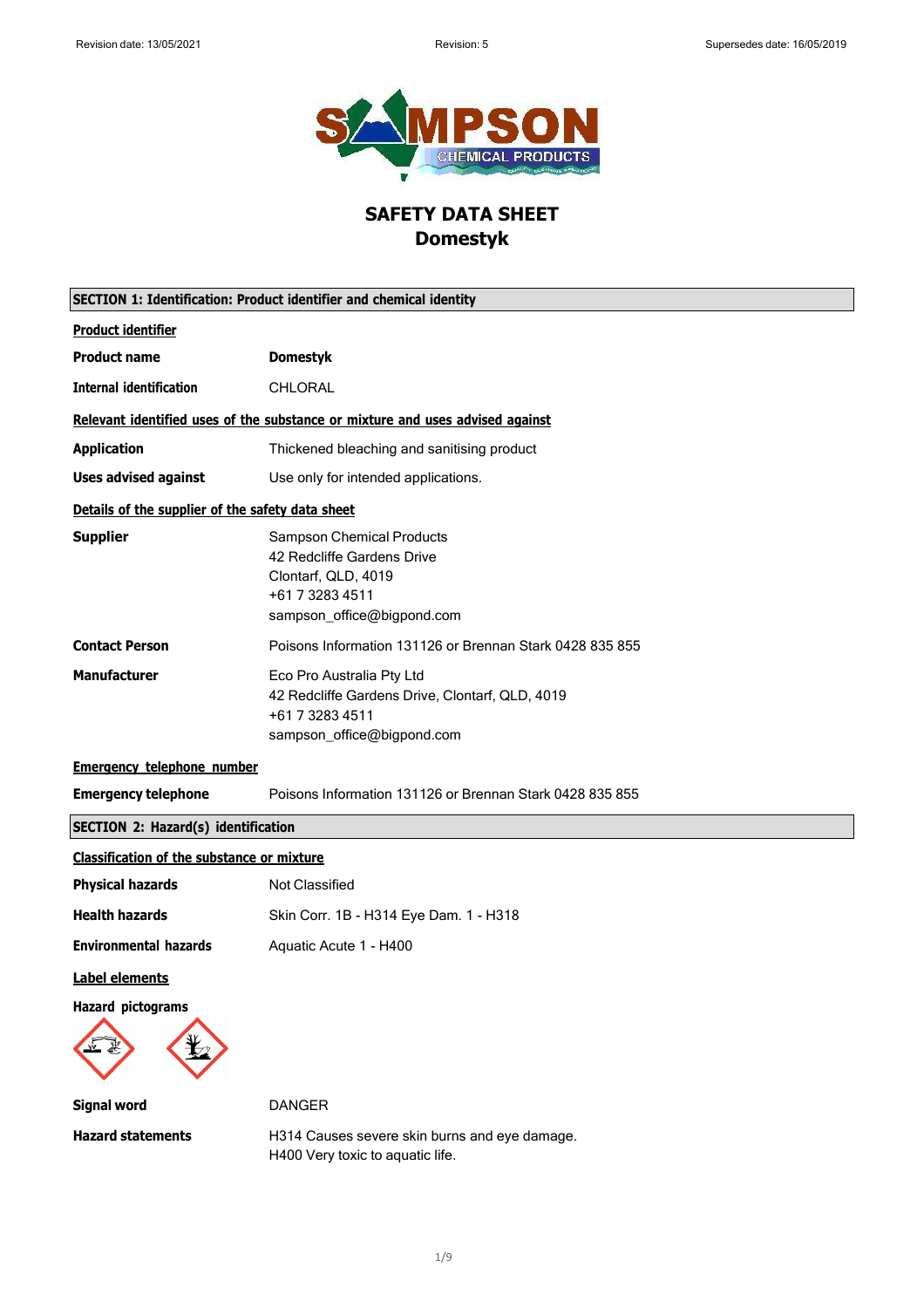## **Domestyk**

| <b>Precautionary statements</b> | P260 Do not breathe vapour/ spray.<br>P264 Wash contaminated skin thoroughly after handling.<br>P273 Avoid release to the environment.<br>P280 Wear protective gloves/ protective clothing/ eye protection/ face protection.<br>P301+P330+P331 IF SWALLOWED: Rinse mouth. Do NOT induce vomiting.<br>P303+P361+P353 IF ON SKIN (or hair): Take off immediately all contaminated clothing.<br>Rinse skin with water/ shower.<br>P304+P340 IF INHALED: Remove victim to fresh air and keep at rest in a position<br>comfortable for breathing.<br>P305+P351+P338 IF IN EYES: Rinse cautiously with water for several minutes. Remove<br>contact lenses, if present and easy to do. Continue rinsing.<br>P310 Immediately call a POISON CENTER or doctor/ physician.<br>P321 Specific treatment (see medical advice on this label).<br>P363 Wash contaminated clothing before reuse.<br>P391 Collect spillage.<br>P405 Store locked up.<br>P501 Dispose of contents/ container in accordance with national regulations. |
|---------------------------------|----------------------------------------------------------------------------------------------------------------------------------------------------------------------------------------------------------------------------------------------------------------------------------------------------------------------------------------------------------------------------------------------------------------------------------------------------------------------------------------------------------------------------------------------------------------------------------------------------------------------------------------------------------------------------------------------------------------------------------------------------------------------------------------------------------------------------------------------------------------------------------------------------------------------------------------------------------------------------------------------------------------------|
| <b>Contains</b>                 | Sodium Hypochlorite, Amines, coco alkyldimethyl, N-oxides, Caustic Soda                                                                                                                                                                                                                                                                                                                                                                                                                                                                                                                                                                                                                                                                                                                                                                                                                                                                                                                                              |

#### **Other hazards**

This product does not contain any substances classified as PBT (persistent, bioaccumulative and toxic) or vPvB (very persistent and very bioaccumulative).

| <b>SECTION 3: Composition and information on ingredients</b> |           |
|--------------------------------------------------------------|-----------|
| <b>Mixtures</b>                                              |           |
| Alcohols, C10-16, ethoxylated, sulfates, sodium salts        | $1 - 10%$ |
| CAS number: 68585-34-2                                       |           |
| Sodium Hypochlorite                                          | $1 - 10%$ |
| CAS number: 7681-52-9                                        |           |
| Amines, coco alkyldimethyl, N-oxides                         | $1 - 10%$ |
| CAS number: 61788-90-7                                       |           |
| <b>Caustic Soda</b>                                          | $1 - 10%$ |
| CAS number: 1310-73-2                                        |           |

### **SECTION 4: First aid measures**

### **Description of first aid measures**

| <b>General information</b> | Get medical attention if any discomfort continues. Show this Safety Data Sheet to the medical<br>personnel. Chemical burns must be treated by a physician.                                                                                                                                                                                 |
|----------------------------|--------------------------------------------------------------------------------------------------------------------------------------------------------------------------------------------------------------------------------------------------------------------------------------------------------------------------------------------|
| <b>Inhalation</b>          | Move affected person to fresh air and keep warm and at rest in a position comfortable for<br>breathing. Maintain an open airway. Loosen tight clothing such as collar, tie or belt. Rinse<br>nose and mouth with water. Never give anything by mouth to an unconscious person. Get<br>medical attention if symptoms are severe or persist. |
| <b>Ingestion</b>           | Rinse mouth thoroughly with water. Give a few small glasses of water or milk to drink. Stop if<br>the affected person feels sick as vomiting may be dangerous. Get medical attention.                                                                                                                                                      |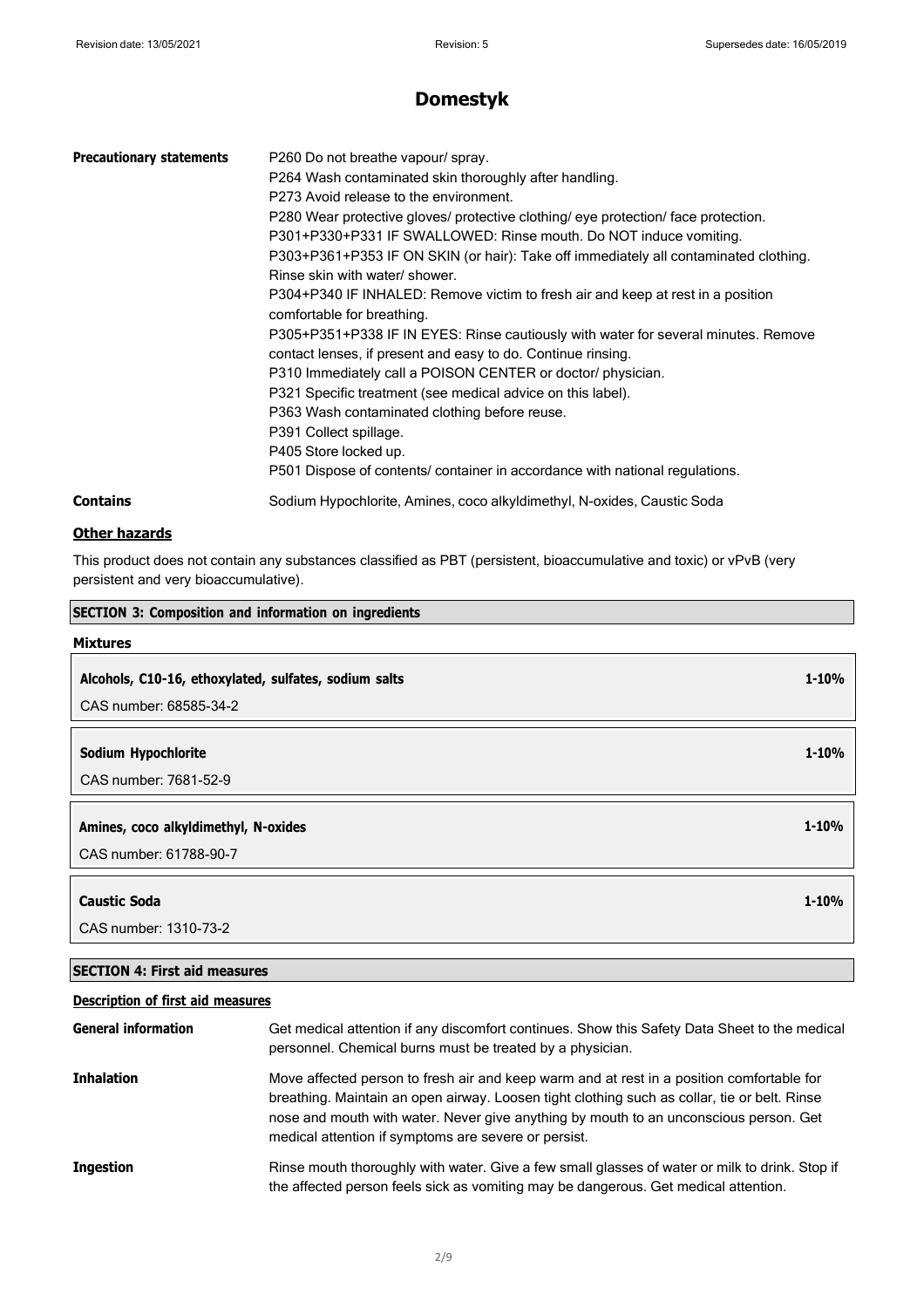| <b>Skin Contact</b>                                         | It is important to remove the substance from the skin immediately. Rinse immediately with<br>plenty of water. Continue to rinse for at least 15 minutes and get medical attention. Chemical<br>burns must be treated by a physician. |
|-------------------------------------------------------------|--------------------------------------------------------------------------------------------------------------------------------------------------------------------------------------------------------------------------------------|
| Eye contact                                                 | Rinse immediately with plenty of water. Do not rub eye. Remove any contact lenses and open<br>eyelids wide apart. Continue to rinse for at least 15 minutes and get medical attention.                                               |
| <b>Protection of first aiders</b>                           | It may be dangerous for first aid personnel to carry out mouth-to-mouth resuscitation.                                                                                                                                               |
| Most important symptoms and effects, both acute and delayed |                                                                                                                                                                                                                                      |
| <b>General information</b>                                  | The severity of the symptoms described will vary dependent on the concentration and the<br>length of exposure.                                                                                                                       |
| <b>Inhalation</b>                                           | A single exposure may cause the following adverse effects: Corrosive to the respiratory tract.<br>Symptoms following overexposure may include the following: Severe irritation of nose and<br>throat.                                |
| <b>Ingestion</b>                                            | May cause chemical burns in mouth, oesophagus and stomach. Symptoms following<br>overexposure may include the following: Severe stomach pain. Nausea, vomiting.                                                                      |
| <b>Skin contact</b>                                         | Causes severe burns. Symptoms following overexposure may include the following: Pain or<br>irritation. Redness. Blistering may occur.                                                                                                |
| Eye contact                                                 | Causes serious eye damage. Symptoms following overexposure may include the following:<br>Pain. Profuse watering of the eyes. Redness.                                                                                                |
|                                                             | Indication of any immediate medical attention and special treatment needed                                                                                                                                                           |
| Notes for the doctor                                        | Treat symptomatically.                                                                                                                                                                                                               |
|                                                             |                                                                                                                                                                                                                                      |
| <b>SECTION 5: Firefighting measures</b>                     |                                                                                                                                                                                                                                      |
| <b>Extinguishing media</b>                                  |                                                                                                                                                                                                                                      |
| Suitable extinguishing media                                | The product is not flammable. Extinguish with alcohol-resistant foam, carbon dioxide, dry<br>powder or water fog. Use fire-extinguishing media suitable for the surrounding fire.                                                    |
| Unsuitable extinguishing<br>media                           | Do not use water jet as an extinguisher, as this will spread the fire.                                                                                                                                                               |
| Special hazards arising from the substance or mixture       |                                                                                                                                                                                                                                      |
| <b>Specific hazards</b>                                     | Containers can burst violently or explode when heated, due to excessive pressure build-up.<br>Severe corrosive hazard. Water used for fire extinguishing, which has been in contact with the<br>product, may be corrosive.           |
| <b>Hazardous combustion</b><br>products                     | Thermal decomposition or combustion products may include the following substances: Very<br>toxic or corrosive gases or vapours.                                                                                                      |
| <b>Advice for firefighters</b>                              |                                                                                                                                                                                                                                      |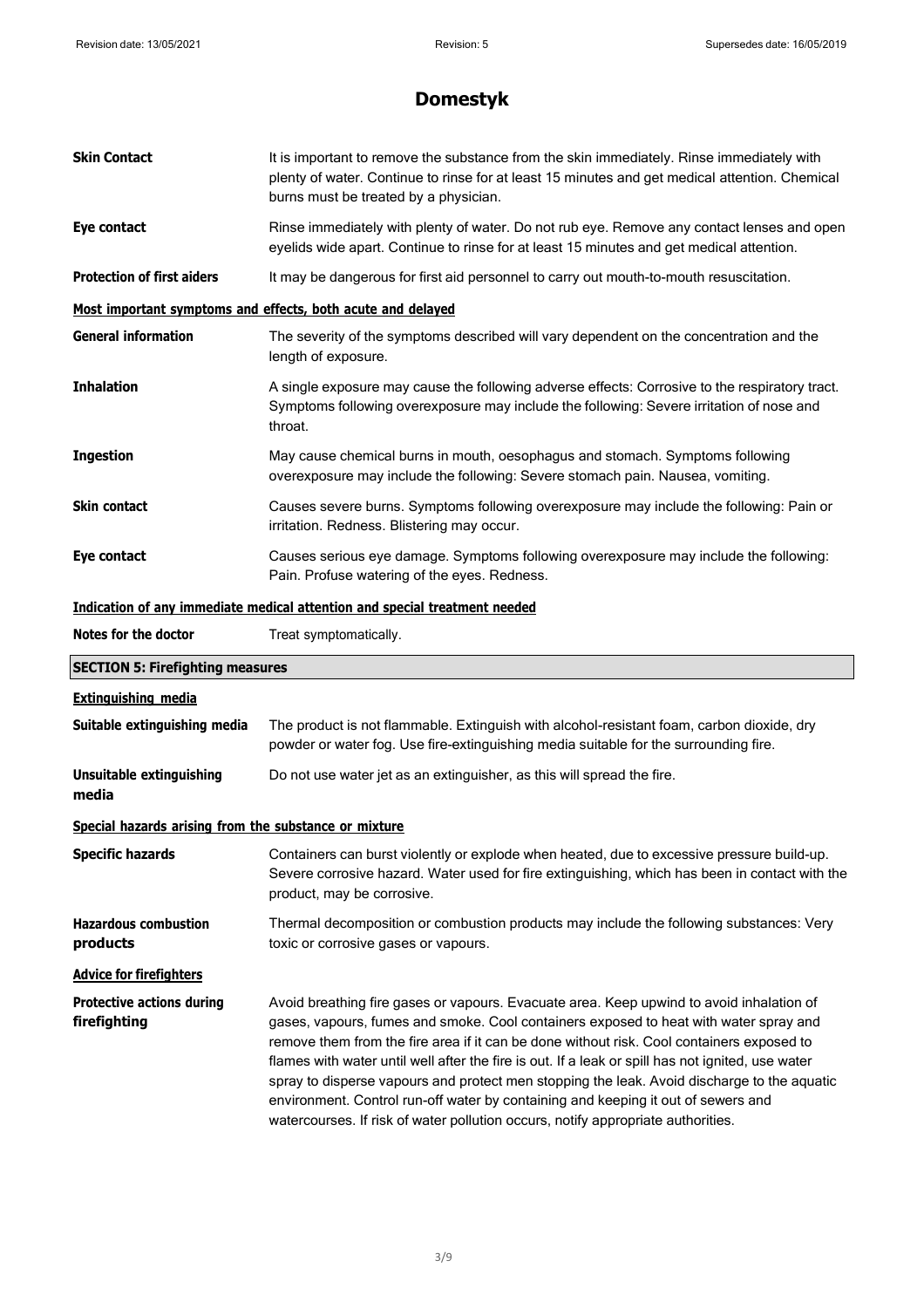| Special protective equipment<br>for firefighters             | Regular protection may not be safe. Wear chemical protective suit. Wear positive-pressure<br>self-contained breathing apparatus (SCBA) and appropriate protective clothing. Firefighter's<br>clothing conforming to Australia/New Zealand Standards AS/NZS 4967 (for clothing) AS/NZS<br>1801 (for helmets), AS/NZS 4821 (for protective boots), AS/NZS 1801 (for protective gloves)<br>will provide a basic level of protection for chemical incidents.                                                                                                                                                                                                                                                                                                              |
|--------------------------------------------------------------|-----------------------------------------------------------------------------------------------------------------------------------------------------------------------------------------------------------------------------------------------------------------------------------------------------------------------------------------------------------------------------------------------------------------------------------------------------------------------------------------------------------------------------------------------------------------------------------------------------------------------------------------------------------------------------------------------------------------------------------------------------------------------|
| <b>Hazchem Code</b>                                          | 2X                                                                                                                                                                                                                                                                                                                                                                                                                                                                                                                                                                                                                                                                                                                                                                    |
| <b>SECTION 6: Accidental release measures</b>                |                                                                                                                                                                                                                                                                                                                                                                                                                                                                                                                                                                                                                                                                                                                                                                       |
|                                                              | Personal precautions, protective equipment and emergency procedures                                                                                                                                                                                                                                                                                                                                                                                                                                                                                                                                                                                                                                                                                                   |
| <b>Personal precautions</b>                                  | Wear protective clothing as described in Section 8 of this safety data sheet. No action shall be<br>taken without appropriate training or involving any personal risk. Avoid inhalation of dust and<br>vapours. Use suitable respiratory protection if ventilation is inadequate. Avoid contact with<br>skin and eyes.                                                                                                                                                                                                                                                                                                                                                                                                                                                |
| <b>Environmental precautions</b>                             |                                                                                                                                                                                                                                                                                                                                                                                                                                                                                                                                                                                                                                                                                                                                                                       |
| <b>Environmental precautions</b>                             | Avoid discharge into drains or watercourses or onto the ground. Avoid discharge to the<br>aquatic environment.                                                                                                                                                                                                                                                                                                                                                                                                                                                                                                                                                                                                                                                        |
| Methods and material for containment and cleaning up         |                                                                                                                                                                                                                                                                                                                                                                                                                                                                                                                                                                                                                                                                                                                                                                       |
| Methods for cleaning up                                      | Wear protective clothing as described in Section 8 of this safety data sheet. Clear up spills<br>immediately and dispose of waste safely. This product is corrosive. Small Spillages: Collect<br>spillage. Large Spillages: Absorb spillage with non-combustible, absorbent material. The<br>contaminated absorbent may pose the same hazard as the spilled material. Collect and place<br>in suitable waste disposal containers and seal securely. Label the containers containing waste<br>and contaminated materials and remove from the area as soon as possible. Flush<br>contaminated area with plenty of water. Wash thoroughly after dealing with a spillage.<br>Dangerous for the environment. Do not empty into drains. For waste disposal, see Section 13. |
| Reference to other sections                                  |                                                                                                                                                                                                                                                                                                                                                                                                                                                                                                                                                                                                                                                                                                                                                                       |
| <b>Reference to other sections</b>                           | For personal protection, see Section 8. See Section 11 for additional information on health<br>hazards. See Section 12 for additional information on ecological hazards. For waste disposal,<br>see Section 13.                                                                                                                                                                                                                                                                                                                                                                                                                                                                                                                                                       |
|                                                              | SECTION 7: Handling and storage, including how the chemical may be safely used                                                                                                                                                                                                                                                                                                                                                                                                                                                                                                                                                                                                                                                                                        |
| <b>Precautions for safe handling</b>                         |                                                                                                                                                                                                                                                                                                                                                                                                                                                                                                                                                                                                                                                                                                                                                                       |
| <b>Usage precautions</b>                                     | Read and follow manufacturer's recommendations. Wear protective clothing as described in<br>Section 8 of this safety data sheet. Keep away from food, drink and animal feeding stuffs.<br>Handle all packages and containers carefully to minimise spills. Keep container tightly sealed<br>when not in use. Avoid the formation of mists. This product is corrosive. Immediate first aid is<br>imperative. Avoid discharge to the aquatic environment. Do not handle until all safety<br>precautions have been read and understood. Do not handle broken packages without<br>protective equipment. Do not reuse empty containers.                                                                                                                                    |
| Advice on general<br>occupational hygiene                    | Wash promptly if skin becomes contaminated. Take off contaminated clothing and wash<br>before reuse. Wash contaminated clothing before reuse.                                                                                                                                                                                                                                                                                                                                                                                                                                                                                                                                                                                                                         |
| Conditions for safe storage, including any incompatibilities |                                                                                                                                                                                                                                                                                                                                                                                                                                                                                                                                                                                                                                                                                                                                                                       |
| <b>Storage precautions</b>                                   | Store locked up. Keep only in the original container. Keep container tightly closed, in a cool,<br>well ventilated place. Keep containers upright. Protect containers from damage.                                                                                                                                                                                                                                                                                                                                                                                                                                                                                                                                                                                    |
| <b>Storage class</b>                                         | Corrosive storage.                                                                                                                                                                                                                                                                                                                                                                                                                                                                                                                                                                                                                                                                                                                                                    |
| Specific end use(s)                                          |                                                                                                                                                                                                                                                                                                                                                                                                                                                                                                                                                                                                                                                                                                                                                                       |
| Specific end use(s)                                          | The identified uses for this product are detailed in Section 1.                                                                                                                                                                                                                                                                                                                                                                                                                                                                                                                                                                                                                                                                                                       |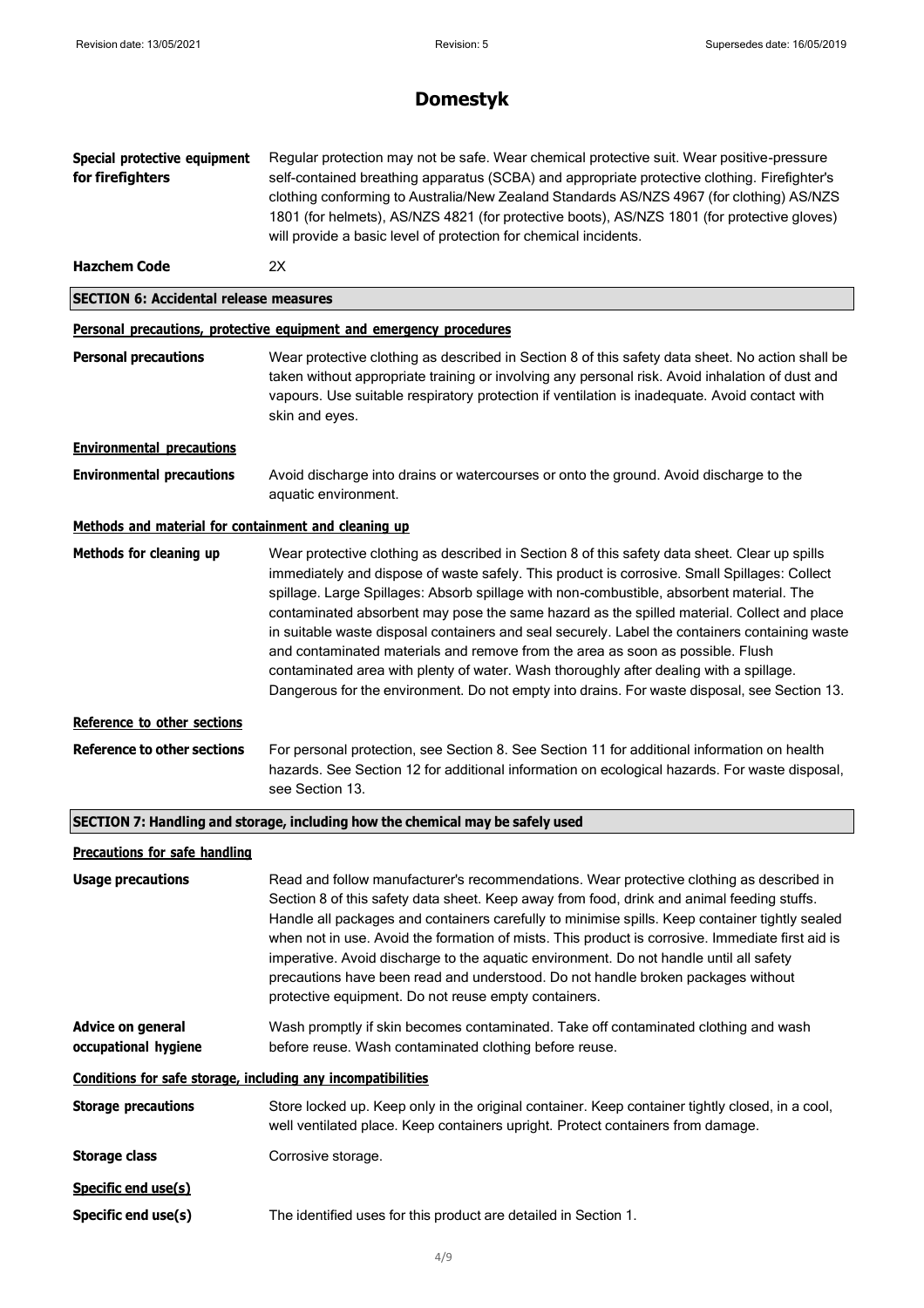| <b>SECTION 8: Exposure controls and personal protection</b> |  |
|-------------------------------------------------------------|--|
|                                                             |  |

#### **Control parameters**

#### **Occupational exposure limits**

**Caustic Soda**

Ceiling value: 2 mg/m<sup>3</sup>

#### **Exposure controls**

| <b>Protective equipment</b>                                  |                                                                                                                                                                                                                                                                                                                                                                                                                                                                                                                                                                                                                     |
|--------------------------------------------------------------|---------------------------------------------------------------------------------------------------------------------------------------------------------------------------------------------------------------------------------------------------------------------------------------------------------------------------------------------------------------------------------------------------------------------------------------------------------------------------------------------------------------------------------------------------------------------------------------------------------------------|
|                                                              |                                                                                                                                                                                                                                                                                                                                                                                                                                                                                                                                                                                                                     |
| <b>Appropriate engineering</b><br>controls                   | Provide adequate ventilation. Observe any occupational exposure limits for the product or<br>ingredients.                                                                                                                                                                                                                                                                                                                                                                                                                                                                                                           |
| Eye/face protection                                          | Wear tight-fitting, chemical splash goggles or face shield. If inhalation hazards exist, a full-<br>face respirator may be required instead.                                                                                                                                                                                                                                                                                                                                                                                                                                                                        |
| <b>Hand protection</b>                                       | Wear protective gloves. The most suitable glove should be chosen in consultation with the<br>glove supplier/manufacturer, who can provide information about the breakthrough time of the<br>glove material. To protect hands from chemicals, gloves should comply with Australia/New<br>Zealand Standard AS/NZS 2161. Considering the data specified by the glove manufacturer,<br>check during use that the gloves are retaining their protective properties and change them as<br>soon as any deterioration is detected. Frequent changes are recommended.                                                        |
| Other skin and body<br>protection                            | Wear appropriate clothing to prevent any possibility of skin contact.                                                                                                                                                                                                                                                                                                                                                                                                                                                                                                                                               |
| <b>Hygiene measures</b>                                      | Wash hands thoroughly after handling. Wash at the end of each work shift and before eating,<br>smoking and using the toilet. Do not eat, drink or smoke when using this product.                                                                                                                                                                                                                                                                                                                                                                                                                                    |
| <b>Respiratory protection</b>                                | Ensure all respiratory protective equipment is suitable for its intended use and complies with<br>Australia/New Zealand Standard AS/NZS 1716. Check that the respirator fits tightly and the<br>filter is changed regularly. Gas and combination filter cartridges should comply with<br>Australia/New Zealand Standard AS/NZS 1716. Full face mask respirators with replaceable<br>filter cartridges should comply with Australia/New Zealand Standard AS/NZS 1716. Half mask<br>and quarter mask respirators with replaceable filter cartridges should comply with<br>Australia/New Zealand Standard AS/NZS 1716. |
| <b>Environmental exposure</b><br>controls                    | Keep container tightly sealed when not in use. Emissions from ventilation or work process<br>equipment should be checked to ensure they comply with the requirements of environmental<br>protection legislation. In some cases, fume scrubbers, filters or engineering modifications to<br>the process equipment will be necessary to reduce emissions to acceptable levels.                                                                                                                                                                                                                                        |
| <b>SECTION 9: Physical and chemical properties</b>           |                                                                                                                                                                                                                                                                                                                                                                                                                                                                                                                                                                                                                     |
| <b>Information on basic physical and chemical properties</b> |                                                                                                                                                                                                                                                                                                                                                                                                                                                                                                                                                                                                                     |
|                                                              |                                                                                                                                                                                                                                                                                                                                                                                                                                                                                                                                                                                                                     |

| <b>Appearance</b>       | Viscous liquid. |
|-------------------------|-----------------|
| Colour                  | Pale Yellow     |
| Odour                   | Chlorine.       |
| рH                      | >12             |
| <b>Specific Gravity</b> | 1.15            |
|                         |                 |

**SECTION 10: Stability and reactivity**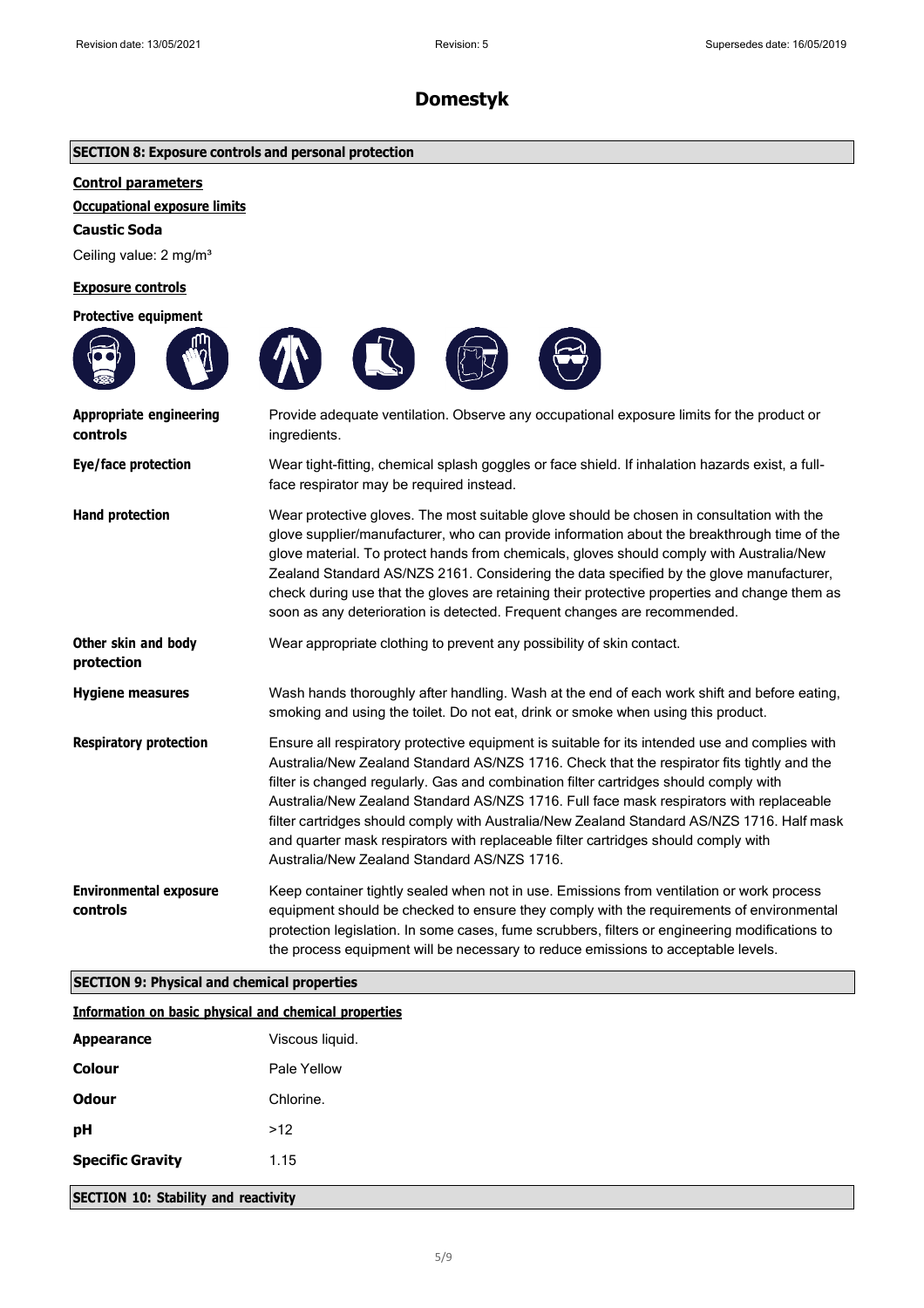**development**

| <b>Reactivity</b>                                                    | Avoid any contamination of this product as it is very reactive and any contamination is<br>potentially hazardous Contact with acids, organics, reducing agents (eg. amines), metallic<br>powders and heat sources produces toxic fumes of chlorine. May be decomposed by hot<br>water releasing chlorine fumes. |
|----------------------------------------------------------------------|-----------------------------------------------------------------------------------------------------------------------------------------------------------------------------------------------------------------------------------------------------------------------------------------------------------------|
| <b>Stability</b>                                                     | Stable at normal ambient temperatures and when used as recommended. Stable under the<br>prescribed storage conditions.                                                                                                                                                                                          |
| <b>Possibility of hazardous</b><br>reactions                         | No hazardous reactions under normal product usage conditions.                                                                                                                                                                                                                                                   |
| <b>Conditions to avoid</b>                                           | Avoid heat, flames and other sources of ignition.                                                                                                                                                                                                                                                               |
| <b>Materials to avoid</b>                                            | Avoid any contamination of this product as it is very reactive and any contamination is<br>potentially hazardous Contact with acids, organics, reducing agents (eg. amines), metallic<br>powders and heat sources produces toxic fumes of chlorine. May be decomposed by hot<br>water releasing chlorine fumes. |
| <b>Hazardous decomposition</b><br>products                           | Does not decompose when used and stored as recommended. Thermal decomposition or<br>combustion products may include the following substances: Corrosive gases or vapours.                                                                                                                                       |
| <b>SECTION 11: Toxicological information</b>                         |                                                                                                                                                                                                                                                                                                                 |
| <b>Information on toxicological effects</b>                          |                                                                                                                                                                                                                                                                                                                 |
| <b>Acute toxicity - oral</b>                                         |                                                                                                                                                                                                                                                                                                                 |
| Notes (oral LD <sub>50</sub> )                                       | Based on available data the classification criteria are not met.                                                                                                                                                                                                                                                |
| <b>Acute toxicity - dermal</b><br>Notes (dermal LD <sub>50</sub> )   | Based on available data the classification criteria are not met.                                                                                                                                                                                                                                                |
| <b>Acute toxicity - inhalation</b><br><b>Notes (inhalation LCso)</b> | Based on available data the classification criteria are not met.                                                                                                                                                                                                                                                |
| <b>Skin corrosion/irritation</b><br>Animal data                      | Skin Corr. 1B - H314 Causes severe burns.                                                                                                                                                                                                                                                                       |
| Serious eye damage/irritation                                        | Serious eye damage/irritation Eye Dam. 1 - H318 Corrosive to skin. Corrosivity to eyes is assumed.                                                                                                                                                                                                              |
| <b>Respiratory sensitisation</b><br><b>Respiratory sensitisation</b> | Based on available data the classification criteria are not met.                                                                                                                                                                                                                                                |
| <b>Skin sensitisation</b><br><b>Skin sensitisation</b>               | Based on available data the classification criteria are not met.                                                                                                                                                                                                                                                |
| Germ cell mutagenicity<br>Genotoxicity - in vitro                    | Based on available data the classification criteria are not met.                                                                                                                                                                                                                                                |
| <b>Carcinogenicity</b>                                               |                                                                                                                                                                                                                                                                                                                 |
| Carcinogenicity                                                      | Based on available data the classification criteria are not met.                                                                                                                                                                                                                                                |
| <b>IARC</b> carcinogenicity                                          | None of the ingredients are listed or exempt.                                                                                                                                                                                                                                                                   |
| <b>Reproductive toxicity</b>                                         | Reproductive toxicity - fertility Based on available data the classification criteria are not met.                                                                                                                                                                                                              |
| <b>Reproductive toxicity -</b>                                       | Based on available data the classification criteria are not met.                                                                                                                                                                                                                                                |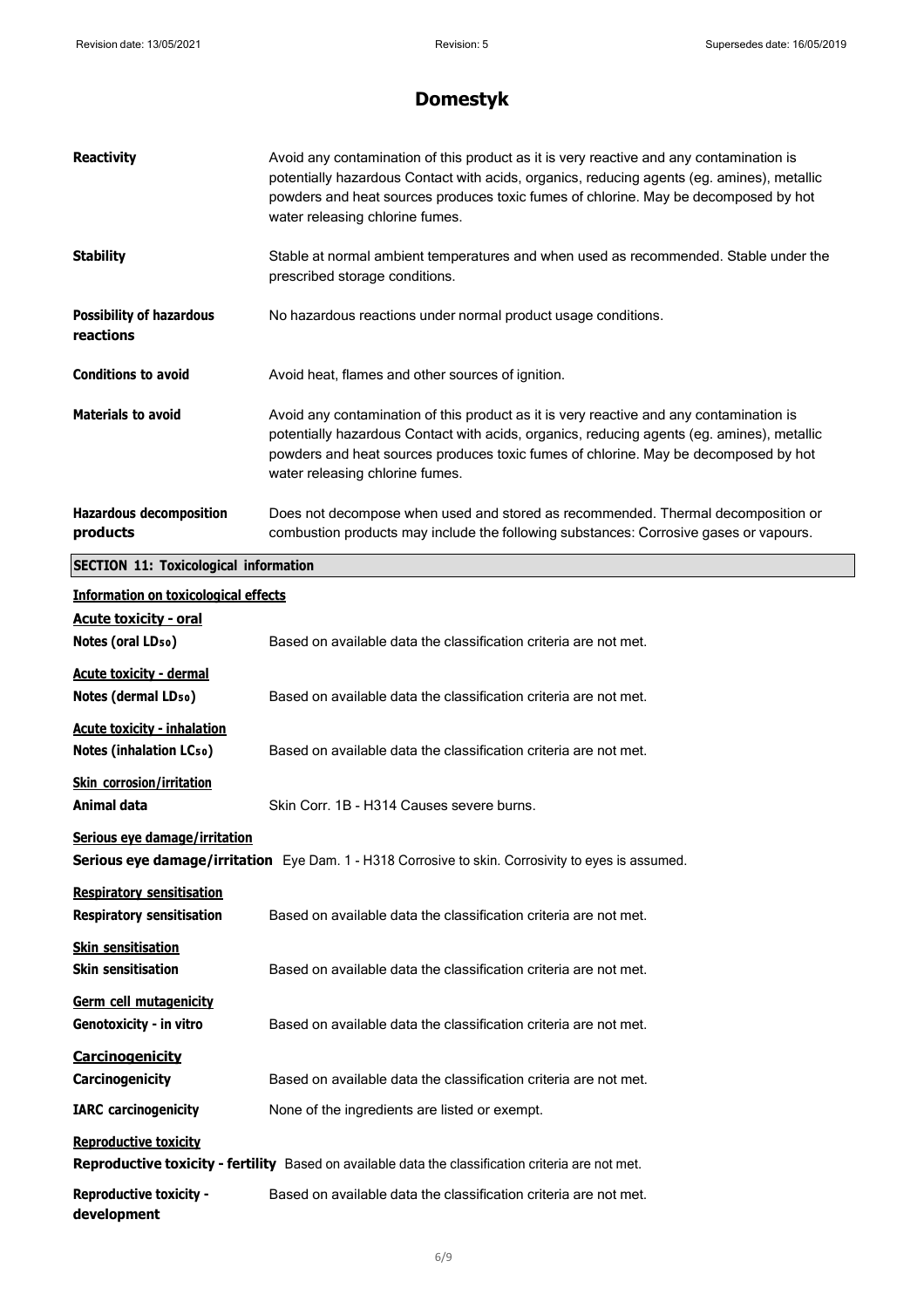| Specific target organ toxicity - single exposure   |                                                                                                                                                                                                                                                                                                                                                                                                                                                                                                                           |  |
|----------------------------------------------------|---------------------------------------------------------------------------------------------------------------------------------------------------------------------------------------------------------------------------------------------------------------------------------------------------------------------------------------------------------------------------------------------------------------------------------------------------------------------------------------------------------------------------|--|
| <b>STOT - single exposure</b>                      | Not classified as a specific target organ toxicant after a single exposure.                                                                                                                                                                                                                                                                                                                                                                                                                                               |  |
| Specific target organ toxicity - repeated exposure |                                                                                                                                                                                                                                                                                                                                                                                                                                                                                                                           |  |
| <b>STOT - repeated exposure</b>                    | Not classified as a specific target organ toxicant after repeated exposure.                                                                                                                                                                                                                                                                                                                                                                                                                                               |  |
| <b>Aspiration hazard</b>                           |                                                                                                                                                                                                                                                                                                                                                                                                                                                                                                                           |  |
| <b>Aspiration hazard</b>                           | Based on available data the classification criteria are not met.                                                                                                                                                                                                                                                                                                                                                                                                                                                          |  |
| <b>General information</b>                         | The severity of the symptoms described will vary dependent on the concentration and the<br>length of exposure.                                                                                                                                                                                                                                                                                                                                                                                                            |  |
| <b>Inhalation</b>                                  | Corrosive to the respiratory tract. Symptoms following overexposure may include the<br>following: Severe irritation of nose and throat.                                                                                                                                                                                                                                                                                                                                                                                   |  |
| <b>Ingestion</b>                                   | May cause chemical burns in mouth, oesophagus and stomach. Symptoms following<br>overexposure may include the following: Severe stomach pain. Nausea, vomiting.                                                                                                                                                                                                                                                                                                                                                           |  |
| <b>Skin Contact</b>                                | Causes severe burns. Symptoms following overexposure may include the following: Pain or<br>irritation. Redness. Blistering may occur.                                                                                                                                                                                                                                                                                                                                                                                     |  |
| Eye contact                                        | Causes serious eye damage. Symptoms following overexposure may include the following:<br>Pain. Profuse watering of the eyes. Redness.                                                                                                                                                                                                                                                                                                                                                                                     |  |
| <b>Route of exposure</b>                           | Ingestion Inhalation Skin and/or eye contact                                                                                                                                                                                                                                                                                                                                                                                                                                                                              |  |
| <b>Target Organs</b>                               | No specific target organs known.                                                                                                                                                                                                                                                                                                                                                                                                                                                                                          |  |
| <b>SECTION 12: Ecological information</b>          |                                                                                                                                                                                                                                                                                                                                                                                                                                                                                                                           |  |
| <b>Toxicity</b>                                    | Aquatic Acute 1 - H400 Very toxic to aquatic life.                                                                                                                                                                                                                                                                                                                                                                                                                                                                        |  |
| Persistence and degradability                      |                                                                                                                                                                                                                                                                                                                                                                                                                                                                                                                           |  |
|                                                    | Persistence and degradability The degradability of the product is not known.                                                                                                                                                                                                                                                                                                                                                                                                                                              |  |
| <b>Bioaccumulative potential</b>                   |                                                                                                                                                                                                                                                                                                                                                                                                                                                                                                                           |  |
| <b>Bioaccumulative Potential</b>                   | No data available on bioaccumulation.                                                                                                                                                                                                                                                                                                                                                                                                                                                                                     |  |
| <b>Mobility in soil</b>                            |                                                                                                                                                                                                                                                                                                                                                                                                                                                                                                                           |  |
| <b>Mobility</b>                                    | No data available.                                                                                                                                                                                                                                                                                                                                                                                                                                                                                                        |  |
| Other adverse effects                              |                                                                                                                                                                                                                                                                                                                                                                                                                                                                                                                           |  |
| <b>Other adverse effects</b>                       | None known.                                                                                                                                                                                                                                                                                                                                                                                                                                                                                                               |  |
| <b>SECTION 13: Disposal considerations</b>         |                                                                                                                                                                                                                                                                                                                                                                                                                                                                                                                           |  |
| <b>Waste treatment methods</b>                     |                                                                                                                                                                                                                                                                                                                                                                                                                                                                                                                           |  |
| <b>General information</b>                         | The generation of waste should be minimised or avoided wherever possible. Reuse or recycle<br>products wherever possible. This material and its container must be disposed of in a safe<br>way. When handling waste, the safety precautions applying to handling of the product should<br>be considered. Care should be taken when handling emptied containers that have not been<br>thoroughly cleaned or rinsed out. Empty containers or liners may retain some product<br>residues and hence be potentially hazardous. |  |
| Disposal methods                                   | Dispose of surplus products and those that cannot be recycled via a licensed waste disposal<br>contractor. Waste, residues, empty containers, discarded work clothes and contaminated<br>cleaning materials should be collected in designated containers, labelled with their contents.<br>Incineration or landfill should only be considered when recycling is not feasible.                                                                                                                                             |  |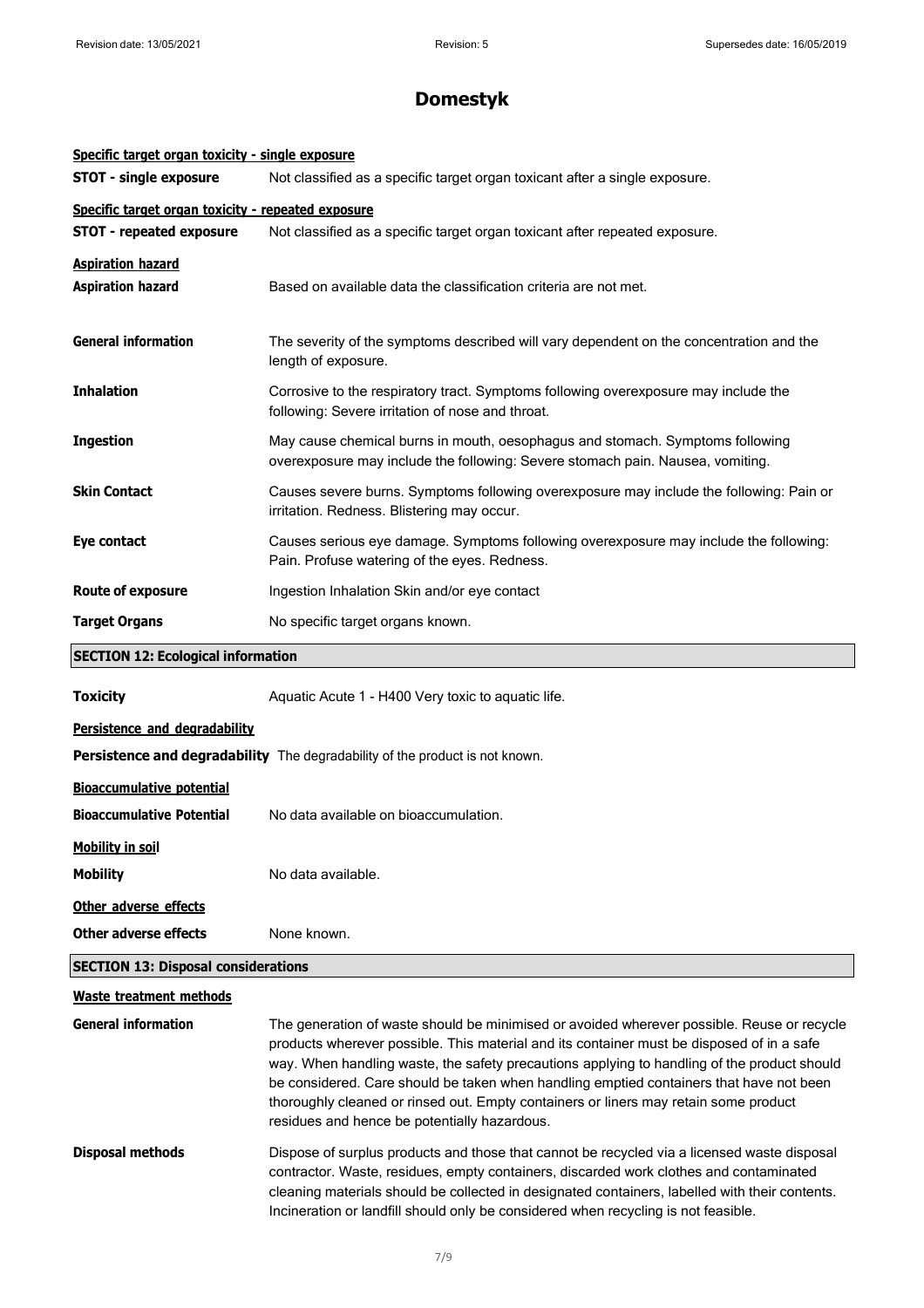| <b>SECTION 14: Transport information</b>                                       |                                                                                                                |  |
|--------------------------------------------------------------------------------|----------------------------------------------------------------------------------------------------------------|--|
| <b>UN number</b>                                                               |                                                                                                                |  |
| UN No. (ADG)                                                                   | 1760                                                                                                           |  |
| <b>UN No. (IMDG)</b>                                                           | 1760                                                                                                           |  |
| UN No. (ICAO)                                                                  | 1760                                                                                                           |  |
| <b>UN proper shipping name</b>                                                 |                                                                                                                |  |
|                                                                                | Proper shipping name (ADG) CORROSIVE LIQUID, N.O.S. (CONTAINS Caustic Soda, Sodium Hypochlorite)               |  |
| Proper shipping name<br>(IMDG)                                                 | CORROSIVE LIQUID, N.O.S. (CONTAINS Caustic Soda, Sodium Hypochlorite, Amines, coco<br>alkyldimethyl, N-oxides) |  |
|                                                                                | Proper shipping name (ICAO) CORROSIVE LIQUID, N.O.S. (CONTAINS Caustic Soda, Sodium Hypochlorite)              |  |
| Transport hazard class(es)                                                     |                                                                                                                |  |
| <b>ADG class</b>                                                               | 8                                                                                                              |  |
| <b>ADG classification code</b>                                                 | C <sub>9</sub>                                                                                                 |  |
| <b>ADG label</b>                                                               | 8                                                                                                              |  |
| <b>IMDG class</b>                                                              | 8                                                                                                              |  |
| <b>ICAO</b> class/division                                                     | 8                                                                                                              |  |
| <b>Transport labels</b>                                                        |                                                                                                                |  |
|                                                                                |                                                                                                                |  |
| Packing group                                                                  |                                                                                                                |  |
| ADG packing group                                                              | $\mathbf{II}$                                                                                                  |  |
| <b>IMDG packing group</b>                                                      | $\mathbf{H}$                                                                                                   |  |
| <b>ICAO packing group</b>                                                      | $\mathbf{H}$                                                                                                   |  |
| <b>Environmental hazards</b>                                                   |                                                                                                                |  |
| Environmentally hazardous substance/marine pollutant                           |                                                                                                                |  |
| <b>Special precautions for user</b>                                            |                                                                                                                |  |
| <b>EmS</b>                                                                     | F-A, S-B                                                                                                       |  |
| <b>Hazchem Code</b>                                                            | 2X                                                                                                             |  |
| Transport in bulk according to<br>Annex II of MARPOL 73/78<br>and the IBC Code | Not applicable.                                                                                                |  |
| <b>SECTION 15: Regulatory information</b>                                      |                                                                                                                |  |
| <b>Inventories</b>                                                             |                                                                                                                |  |